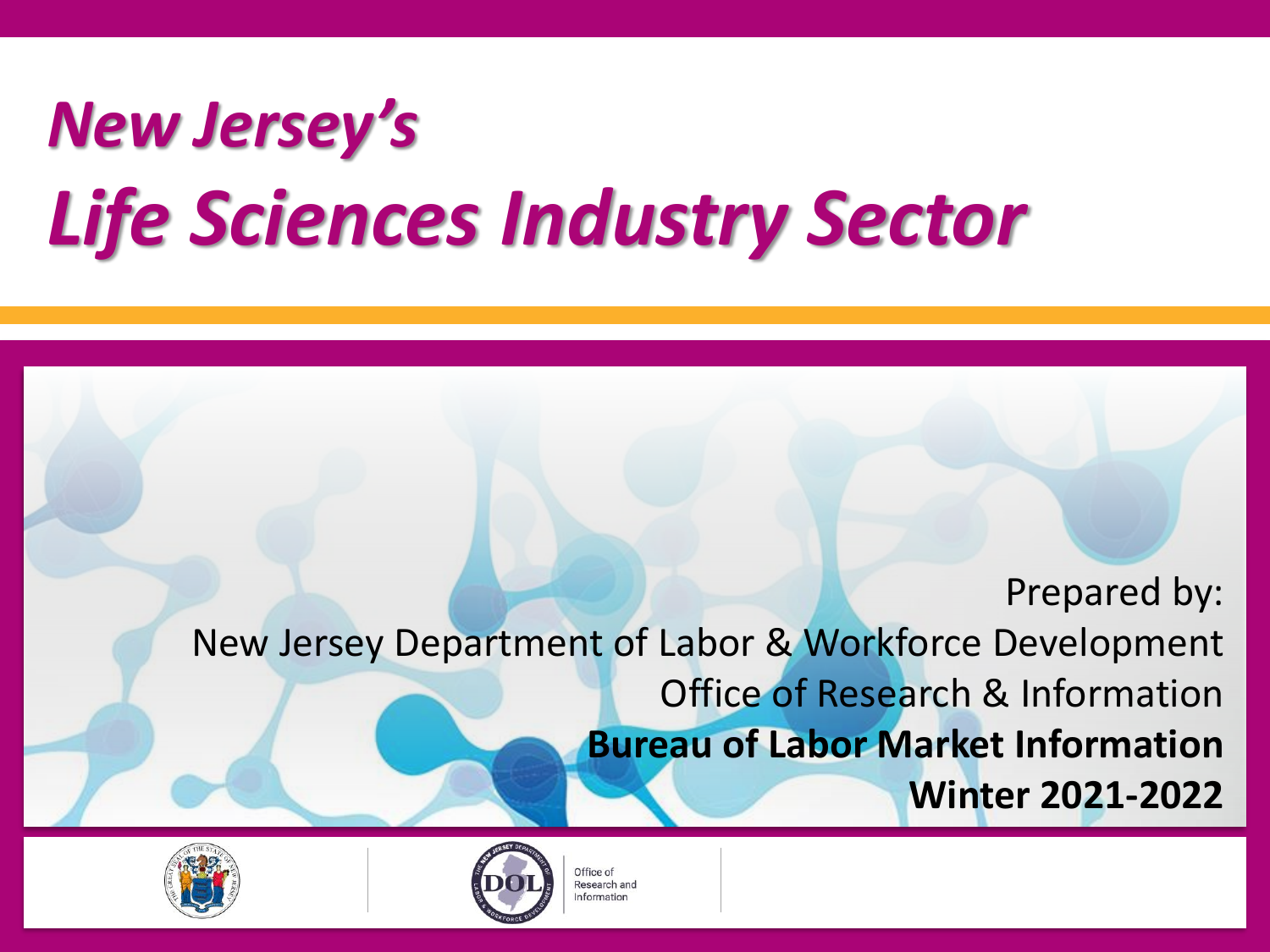# **NEW JERSEY LIFE SCIENCES INDUSTRY HIGHLIGHTS**

- Three primary components include Pharmaceutical, biotechnology, and medical device manufacturing
- Total employment of 76,510 in New Jersey in 2020, mostly located in Middlesex, Union, Morris, Mercer, and Bergen Counties
- There are approximately 1,700 registered establishments throughout the State
- More than \$14.1 billion in total wages paid, 6 percent of all statewide wages
- Very highly educated workforce





Office of besearch and nformation

Source: NJ Department of Labor & Workforce Development, Quarterly Census of Employment and Wages, 2020 Annual Averages Prepared by: New Jersey Department of Labor and Workforce Development, December 2021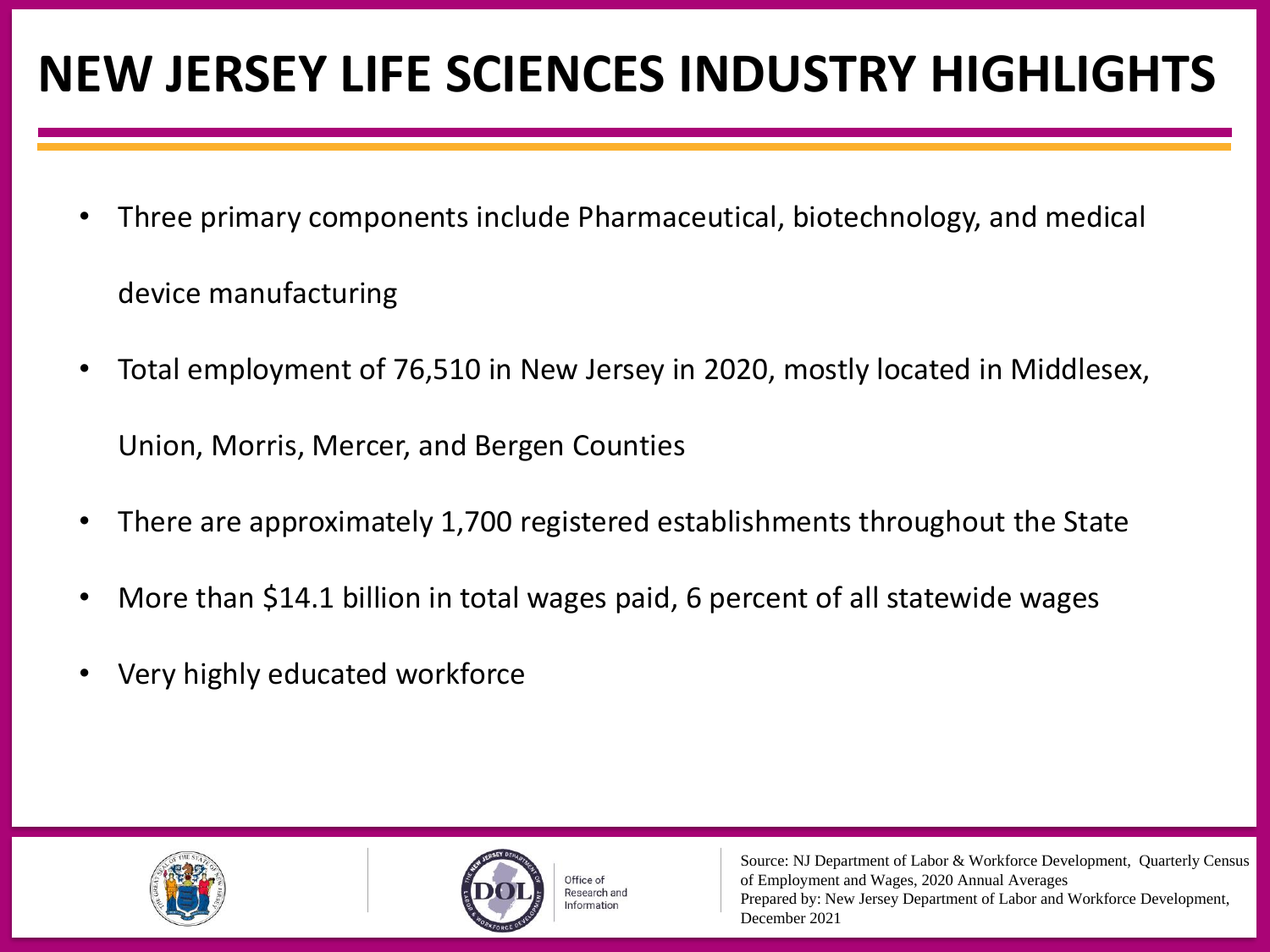# **MAJOR EMPLOYERS IN THE NEW JERSEY LIFE SCIENCES SECTOR**

#### **Some of New Jersey's well-known employers in this sector include:**

- Alberto-Culver Co.
- Bayer HealthCare Pharmaceutical
- Bristol-Myers Squibb
- Ethicon USA
- Glaxo Smith Kline
- Johnson & Johnson
- Merck & Co. Inc.
- Novartis Pharmaceuticals
- Pfizer, Inc.
- Sanofi Genzyme
- Teva Pharmaceuticals USA
- West-Ward Pharmaceutical

#### **Pharmaceuticals Biotechnology (R&D) Medical Devices**

- Bioclinica, Inc.
- **Bioreference**
- Community Medical Center
- Collagen Matrix, Inc.
- Covance, Inc.
- Genesis Biotech
- Immunomedics, Inc.
- Medical Laboratory **Diagnostics**
- Lab Corp
- Progenitor Cell Therapy
- Sandoz, Inc.
- **SRI International**

- Abbott Laboratories
- Bard International, Inc.
- Becton Dickinson & Co.
- Integra Life Sciences
- **Micro Corporation**
- Lohmann Therapy Systems Corporation
- Ortho McNeil Pharmaceutical
- Roche Molecular **Diagnostics**
- Safilo USA, Inc.
- Stryker Orthopedics
- Sony Electronics, Inc.



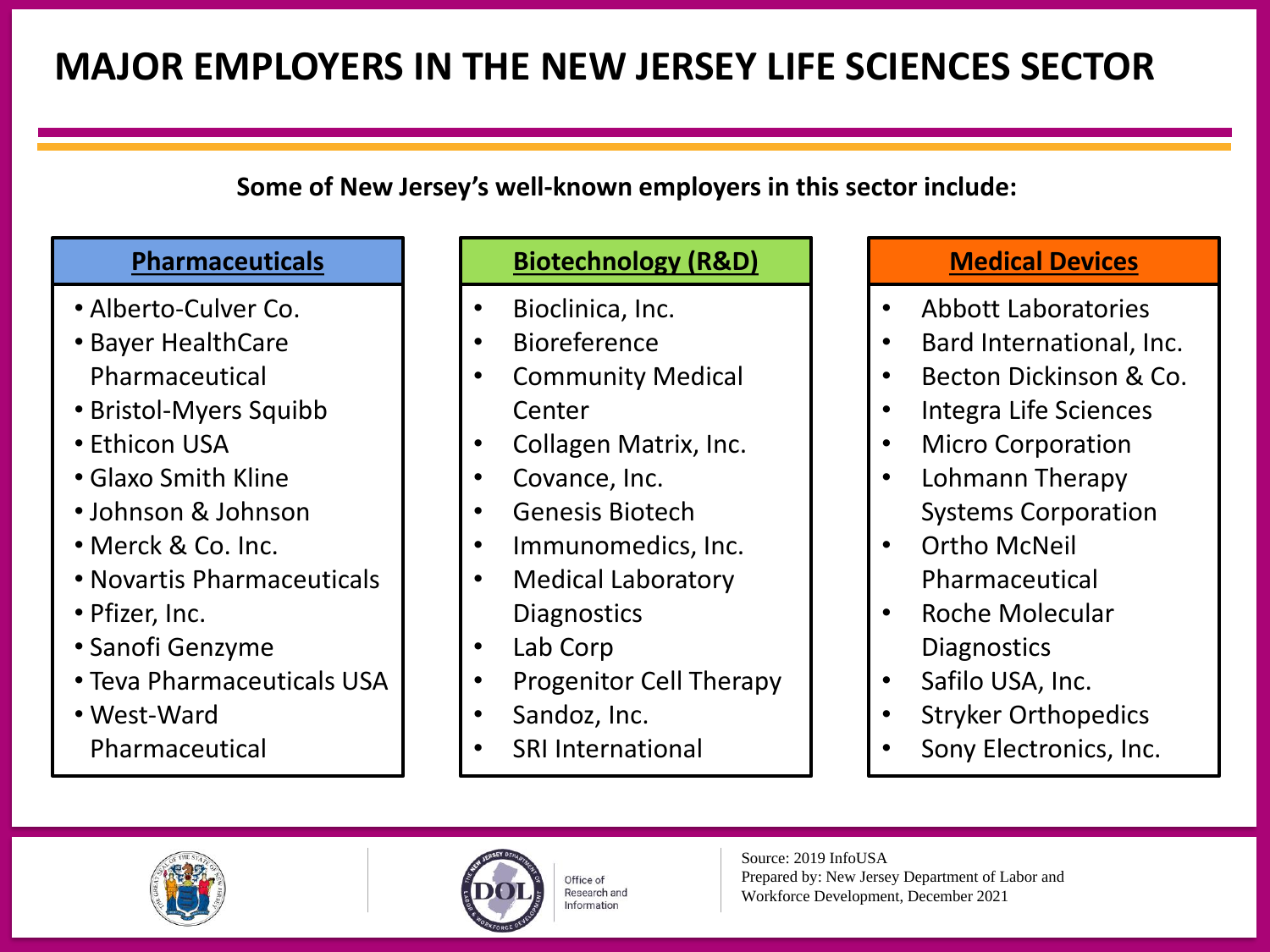#### **EMPLOYMENT LARGELY CONCENTRATED ALONG I-95**



The life sciences sector has an enormous impact on providing high quality jobs and adding significant value to the State's economic activities, especially in counties with major highways





Office of Research and nformation

Source: NJ Department of Labor & Workforce Development, Quarterly Census of Employment and Wages, 2020 Annual Averages Prepared by: New Jersey Department of Labor and Workforce Development, December 2021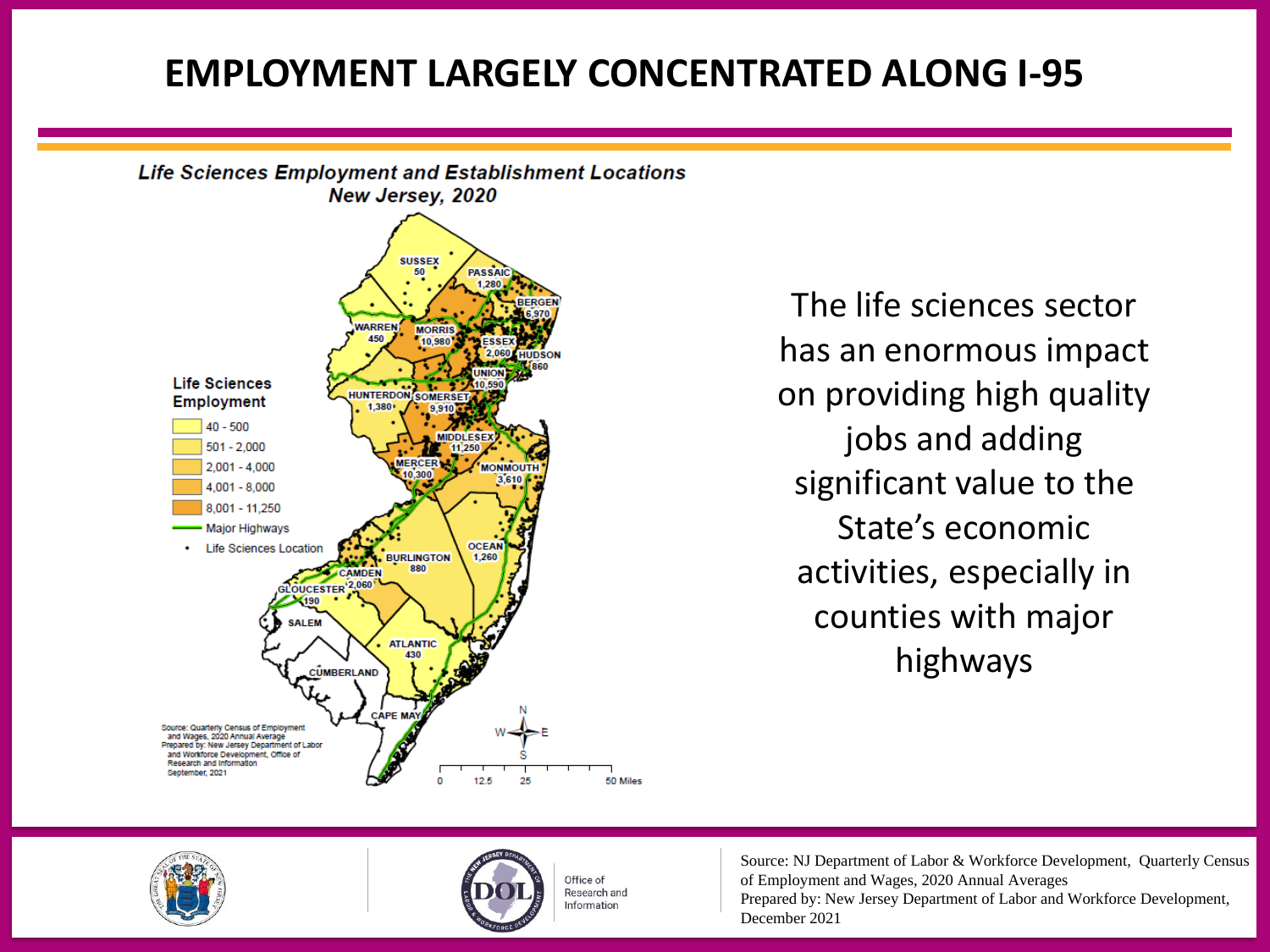### **5-YEAR EMPLOYMENT TREND OF THE LIFE SCIENCES INDUSTRY**







Office of Research and nformation

Source: NJ Department of Labor & Workforce Development, Quarterly Census of Employment and Wages, 2020 Annual Averages

Prepared by: New Jersey Department of Labor and Workforce Development, December 2021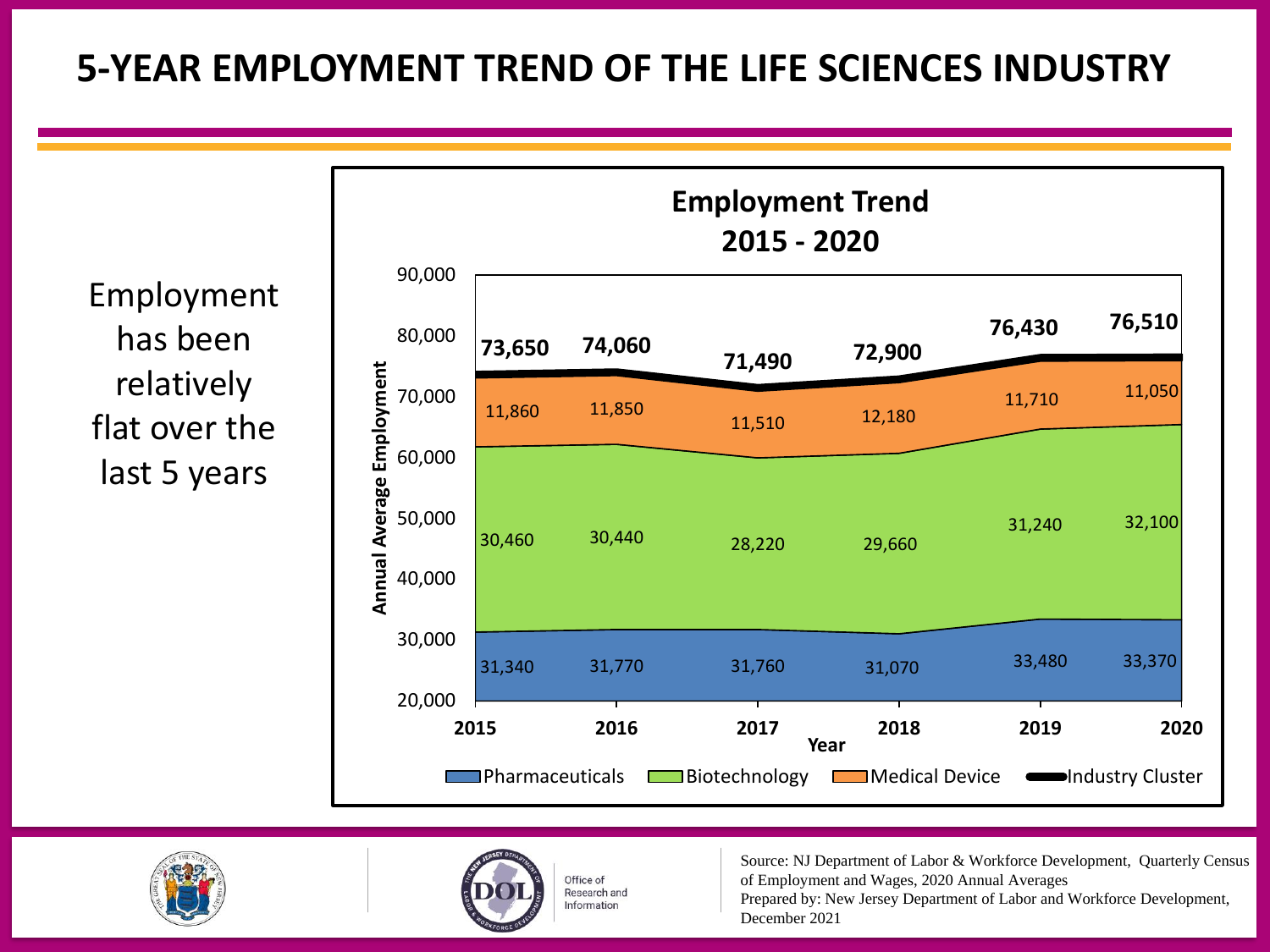### **5-YEAR AVERAGE ANNUAL WAGES TREND BY SUBSECTOR**



Scientific Research & Development Services is the highest paying component of this sector





Office of Research and nformation

Source: NJ Department of Labor & Workforce Development, Quarterly Census of Employment and Wages, 2015-2020 Annual Averages Prepared by: New Jersey Department of Labor and Workforce Development, December 2021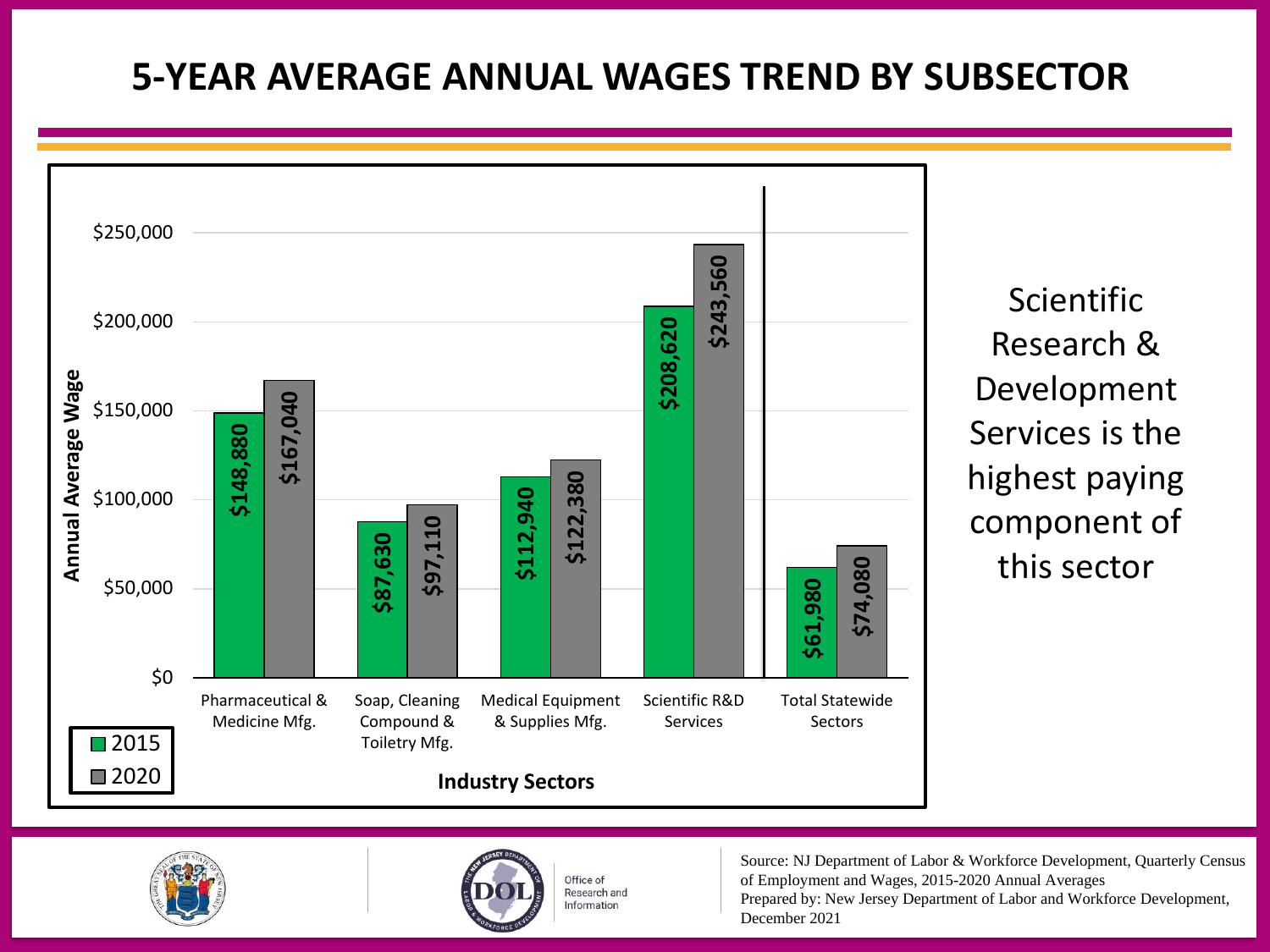#### **ALL PRIVATE SECTOR VS. LIFE SCIENCES ANNUAL AVERAGE WAGE**

Total wages in the life sciences sector have averaged 243% of the statewide annual average wage since 2010







Office of Research and nformation

Source: NJ Department of Labor & Workforce Development, Quarterly Census of Employment and Wages, 2010-2020 Annual Averages

Prepared by: New Jersey Department of Labor and Workforce Development, December 2021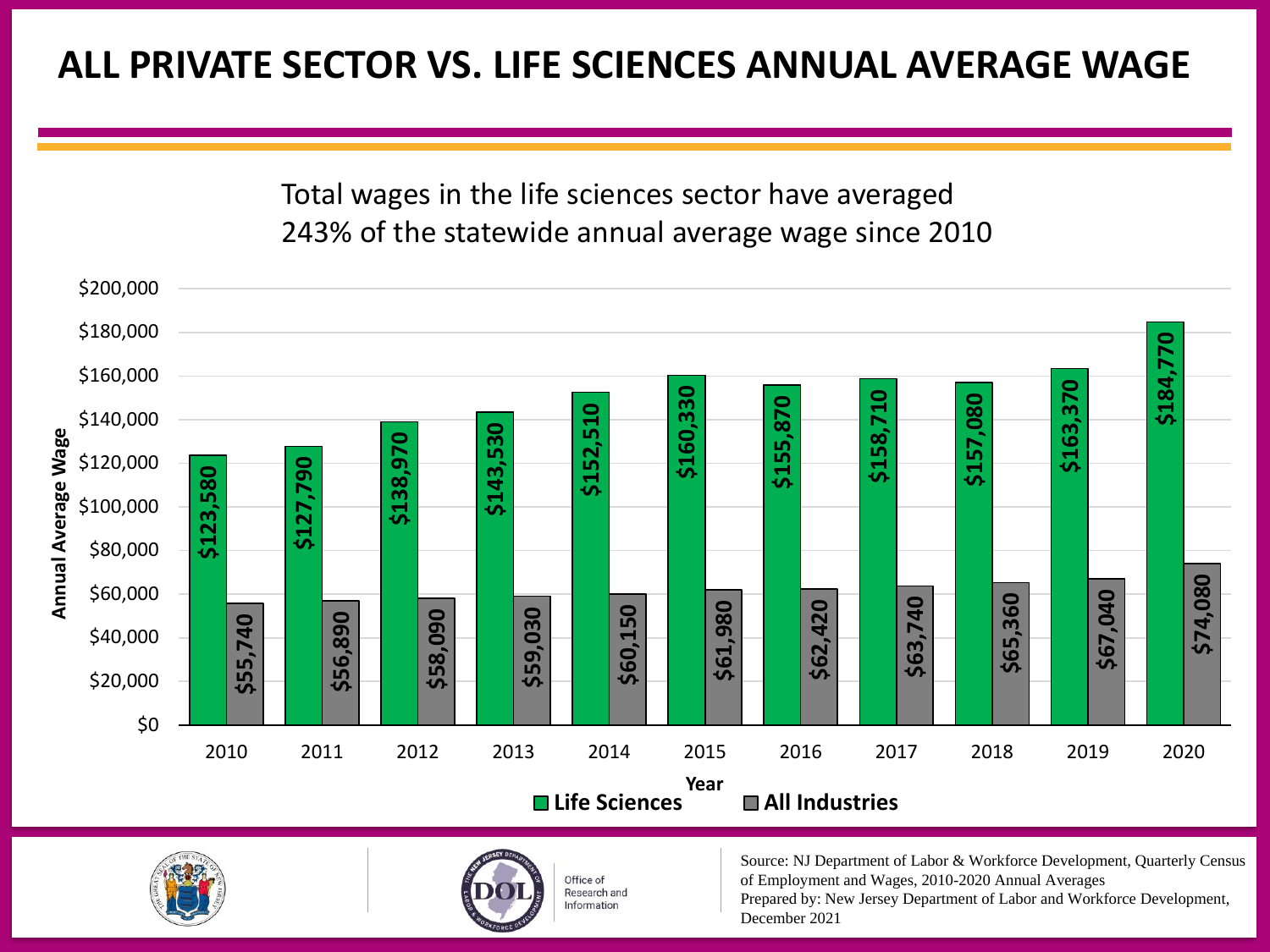### **TOP OCCUPATIONAL GROUPS IN THE LIFE SCIENCES INDUSTRY IN 2020**

| <b>Occupational Title</b>                 | 2020<br><b>Employment</b> | 2020<br><b>Average</b><br><b>Salary</b> |
|-------------------------------------------|---------------------------|-----------------------------------------|
| <b>All Life Sciences Occupations</b>      | 78,040                    | \$104,040                               |
| Life, Physical, and Social Science        | 15,830                    | \$101,610                               |
| Production                                | 15,190                    | \$45,890                                |
| Management                                | 15,080                    | \$204,910                               |
| <b>Business and Financial Operations</b>  | 8,350                     | \$100,450                               |
| <b>Office and Administrative Support</b>  | 5,770                     | \$55,090                                |
| <b>Computer and Mathematical</b>          | 4,140                     | \$105,040                               |
| Architecture and Engineering              | 3,370                     | \$117,290                               |
| <b>Transportation and Material Moving</b> | 2,770                     | \$40,630                                |
| Installation, Maintenance, and Repair     | 2,060                     | \$66,450                                |
| Sales and Related                         | 1,500                     | \$105,820                               |
| <b>Healthcare Support</b>                 | 850                       | \$38,780                                |
| Arts, Design, Entmt., Sports, and Media   | 680                       | \$95,250                                |

#### **Life Sciences Industry Sector**



Note: Due to disclosure issues, of the total 78,040 jobs identified, only 98.9 could be used for this occupational analysis.





Office of Research and Information

Source: NJ Department of Labor & Workforce Development, Occupational Employment Statistics, May 2020

Prepared by: New Jersey Department of Labor and Workforce Development, December 2021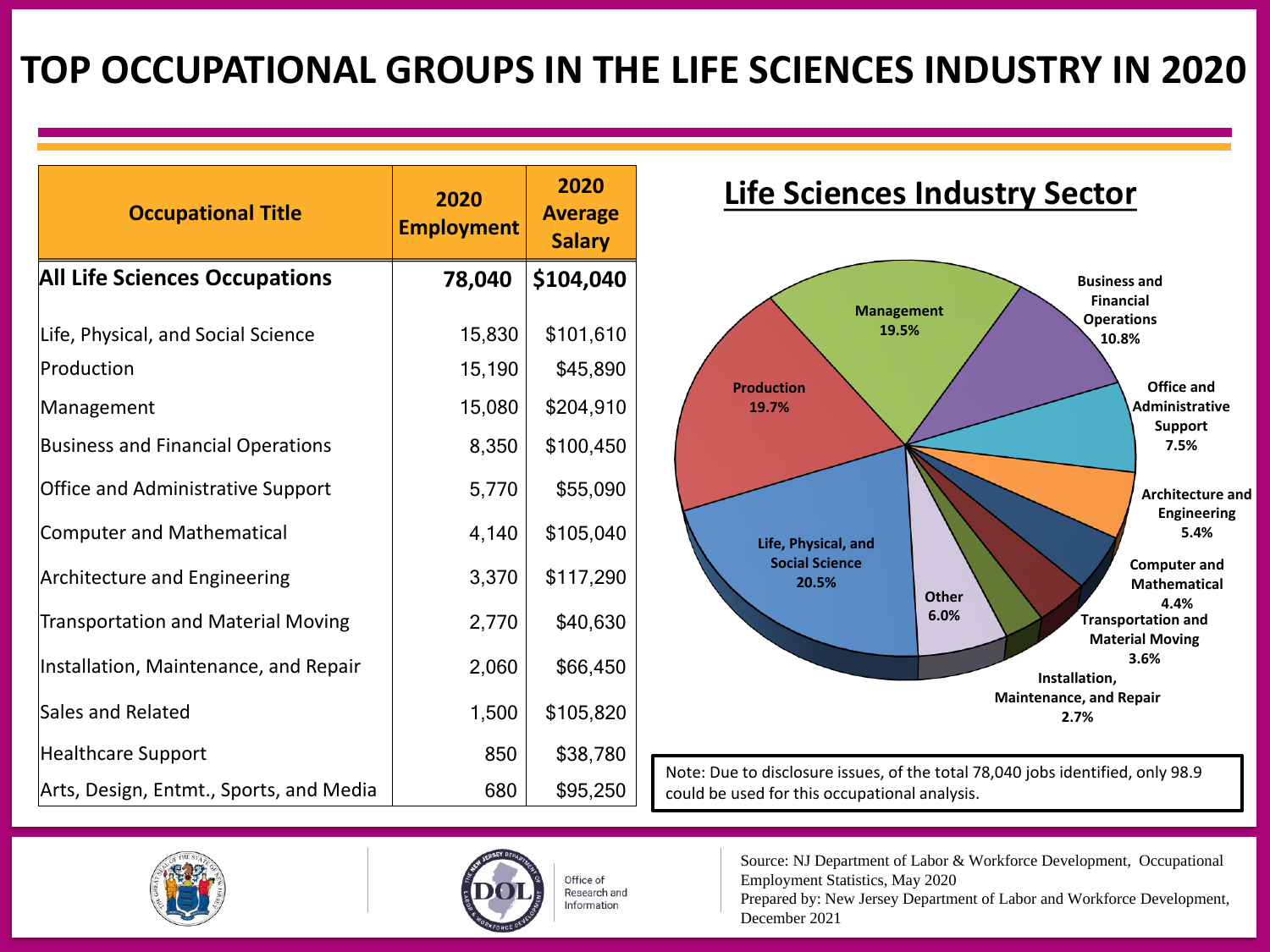# **EDUCATIONAL BREAKDOWN OF EMPLOYEES IN THE LIFE SCIENCES INDUSTRY IN 2019**



Life sciences related employers tend to require a welleducated and highly skilled workforce to meet the high level and technical demands of many of the occupations they need to fill





Office of Research and nformation

Source: U.S. Census Bureau, 2019 American Community Survey Prepared by: New Jersey Department of Labor and Workforce Development, December 2021